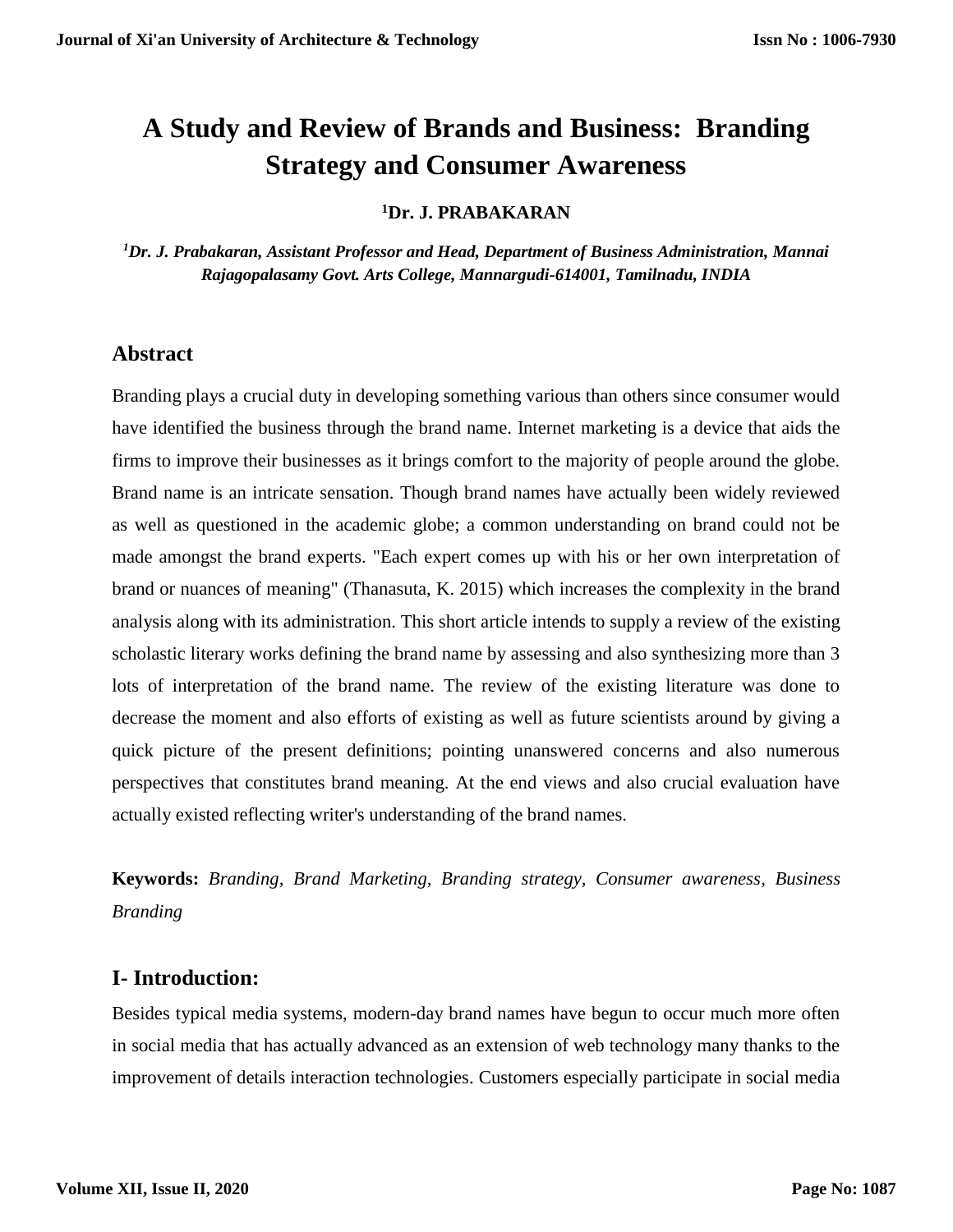proactively and also invest long periods of time in social media systems, create content and also share them. Companies that understand this truth steer towards various tasks to attract the interest of customers, increase their very own degrees of recognition and gain optimum effort from the possibilities offered by social media. Appropriately, firms accomplish tactical campaigns that overlap with the frameworks of consumers and also the worths used by the brand name in order to boost the degrees of recognition of their brand names in social media (Zarrella, D. 2009).

Brands are omnipresent; they pass through practically every aspect of our life: economic, social, social, showing off, even religion. Due to its propensity to suffuse all over, they have come under growing criticism. In post modern societies where individuals intend to provide name to their usage, brand names can and should be evaluated through numerous points of view: macroeconomics; microeconomics, sociology, sociology, background, semiotics, viewpoint and so forth (Thanasuta, K. 2015).

Though the idea of brand name and branding has actually been discussed recently as a significant topic of study in marketing discipline (Costea, C., & Libardea-Vlăducă, L. 2010) yet they are practically as old as the world. Old people of Mesopotamia and Greek utilized marks and also names to determine or suggest their offerings - predominantly of white wines, ointments, pots or metals (Rangaswamy, A., et al 1993). The word brand name is stemmed from Old Norse word branding, which implies "to melt" (a determining mark burned on livestock with a heated iron) as brands were as well as still are the methods by which owners of livestock note their animals to recognize them. Because of the absence of a common understanding on brand intricacy boosts in brand name analysis as well as its administration. Therefore, it ends up being very necessary to understand the actual nature of brand name for producing, establishing as well as safeguarding brand names and also organization generally.

Brands are a direct consequence of the strategy of market division and product differentiation. Branding suggests greater than just offering a name and also signaling to the outside world that such a product and services have been marked with the mark as well as the imprint of an organization. Branding is composed of changing the item group; it calls for a business long term involvement, a high level of sources and also skills (Bendixen, M., et al 2004).

According to Shipley, D., & Howard, P. (1993) an excellent portion of the research study on the brand name is dedicated to building far better understanding in the area of brand name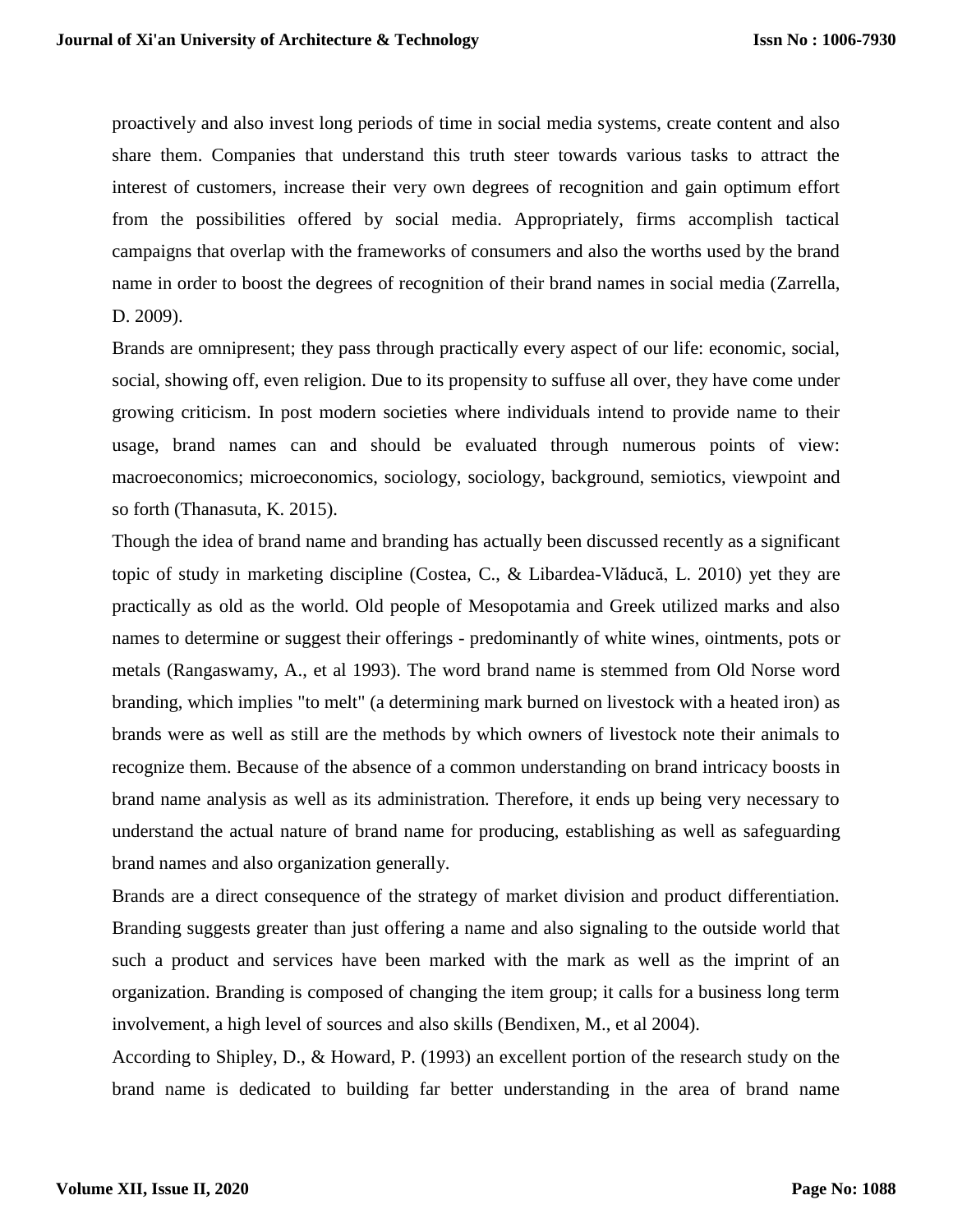selection(or choice), brand name changing, brand commitment and brand expansions. Remarkably, very few of the studies have taken the technique of asking the inquiry: What is a brand name? The problem ends up being extra complicated when we try to operationalize the brand: Measurement of brand name toughness. What indications (factors) should we utilize to review the brand name value (equity) (Mudambi, S. 2002).This study analyzes the impact of social media advertisement awareness on brand awareness, brand image, brand attitude and brand loyalty. The reason for conducting this study is the scarcity of studies in relation to explaining the relation between social media advertisement awareness and brand dimensions. Universe of the study is comprised of university students due to their active and effective use of social media tools. This study searches the answer on whether there is a relation between the social media advertisement awareness of university students and the awareness, image, attitude and loyalty dimensions of brands. The difference of this study compared to previous ones is that is analyzes social media advertisement awareness, brand awareness, brand image, brand attitude and brand loyalty dimensions together. Accordingly, it is foreseen that this study shall bring a new perspective to studies in digital marketing, social media marketing and studies to be conducted in brand topics.

#### **II – Literature Review:**

Aspara, J., & Tikkanen, H. (2008) examined about the objective of the write-up is to clarify why the relevance of corporate brand, in comparison to brands in general or product brand names, is stressed in the business-to-business (B2B) context. The theoretical discussion is based on literatures on industrial/B2B brand names and also organizational buying practices, along with solution marketing, client remedies, partnership marketing, industrial networks as well as partnerships, as well as personal marketing. The short article posits that the importance of company brand name will certainly be stressed for B2B companies, since organization consumers often tend to assess, worth, as well as make getting decisions based upon companyspecific images/perceptions, such as those concerning the firm 's product distribution performance as well as product range; servicing abilities and also performance; consultative expertise/capabilities, processes, and performances; calculated network position; intents to reciprocally partner and cooperate with customers; and customer-facing (sales) employees as well as their behavior.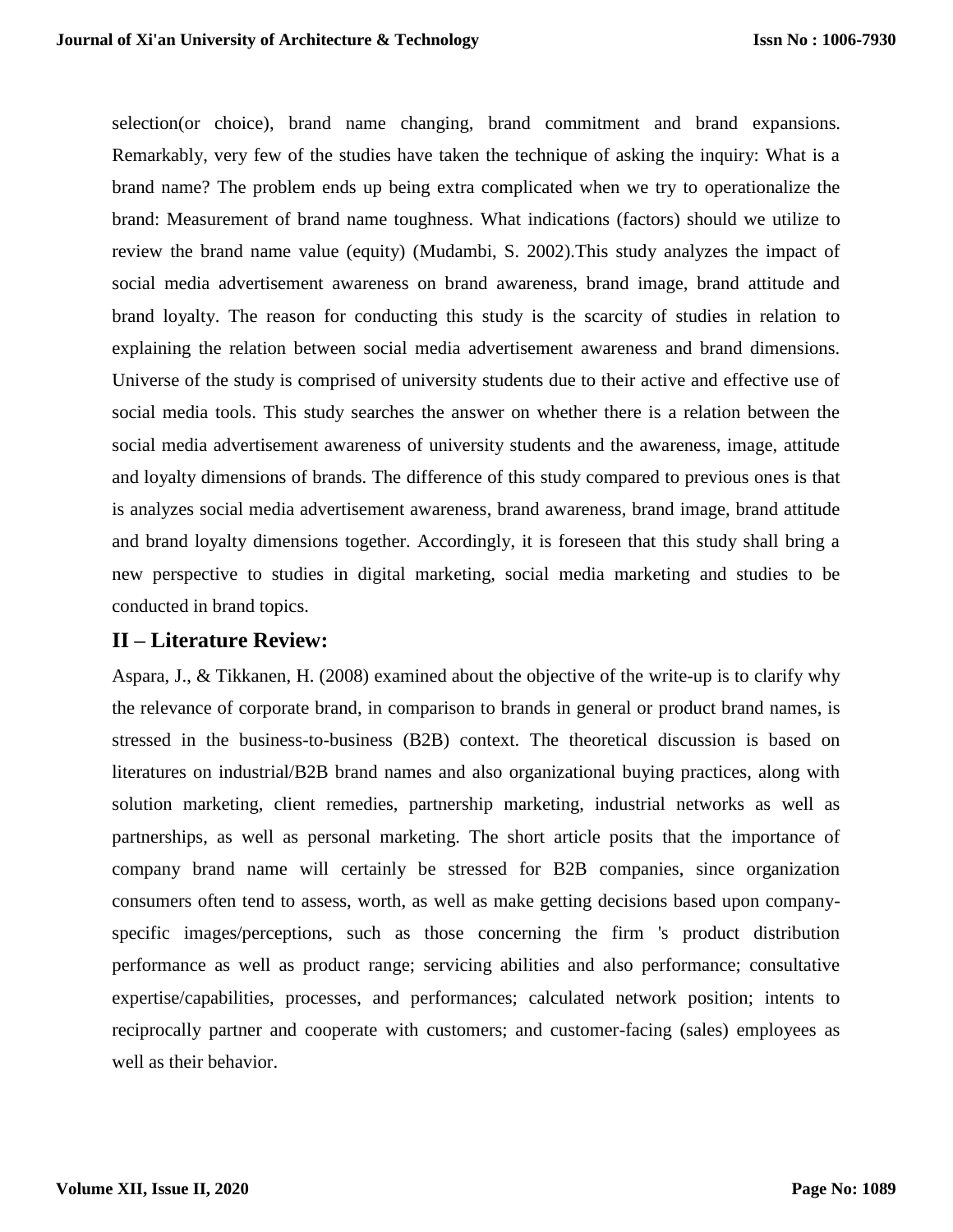Dunn, M., & Davis, S. (2004) researched about GE, Sony, Hallmark, Intel, Xerox, Procter & Gamble, IBM, some of these corporations dominate the business-to-consumer space. Others, business‐to‐business. What they have in common goes far past the fact that they are a great business or the truth that their wonderful brand names command a remarkable quantity of equity.

Thomson, K. (2000) studied about an internal related marketing advertising technique is becoming an important management tool due to a combination of market forces. First, intense competitors are not limited to the outside industry. Today's buoyant economic climate has actually created solid development in jobs as well as a lack of a specialist team. At the same time, flatter administration structures and also tougher business decisions indicate that you cannot 'market' individuals, staff members or employees, the guarantee of a large promo or a work for life.

Prabhu, J. J.(2019) examined and researched about start-up business firms are looked with new problems as well as a possible company inside this digital world. Advanced showcasing is using digital media by the startup companies to progress the items or managements right into the market. The fundamental target of digital showcasing is pulling in clients as well as allowing them to the user interface with the brand with sophisticated electronic media. This article centers around the relevance of sophisticated advertising for brand-new start-up firms as well as consumers. We check the effect of computerized showcasing on the brand-new business offers. In addition, the contrasts between customary advertising as well as progressed showcasing in this paper are presented. This investigation has depicted different sorts of advanced electronic advertising, online marketing, the feasibility of it as well as the result it carries new startup sales.

### **III – Business and Brands Reviews:**

The difference between brand name as well as branding is that a person is an advertising device as well as the various other is an activity.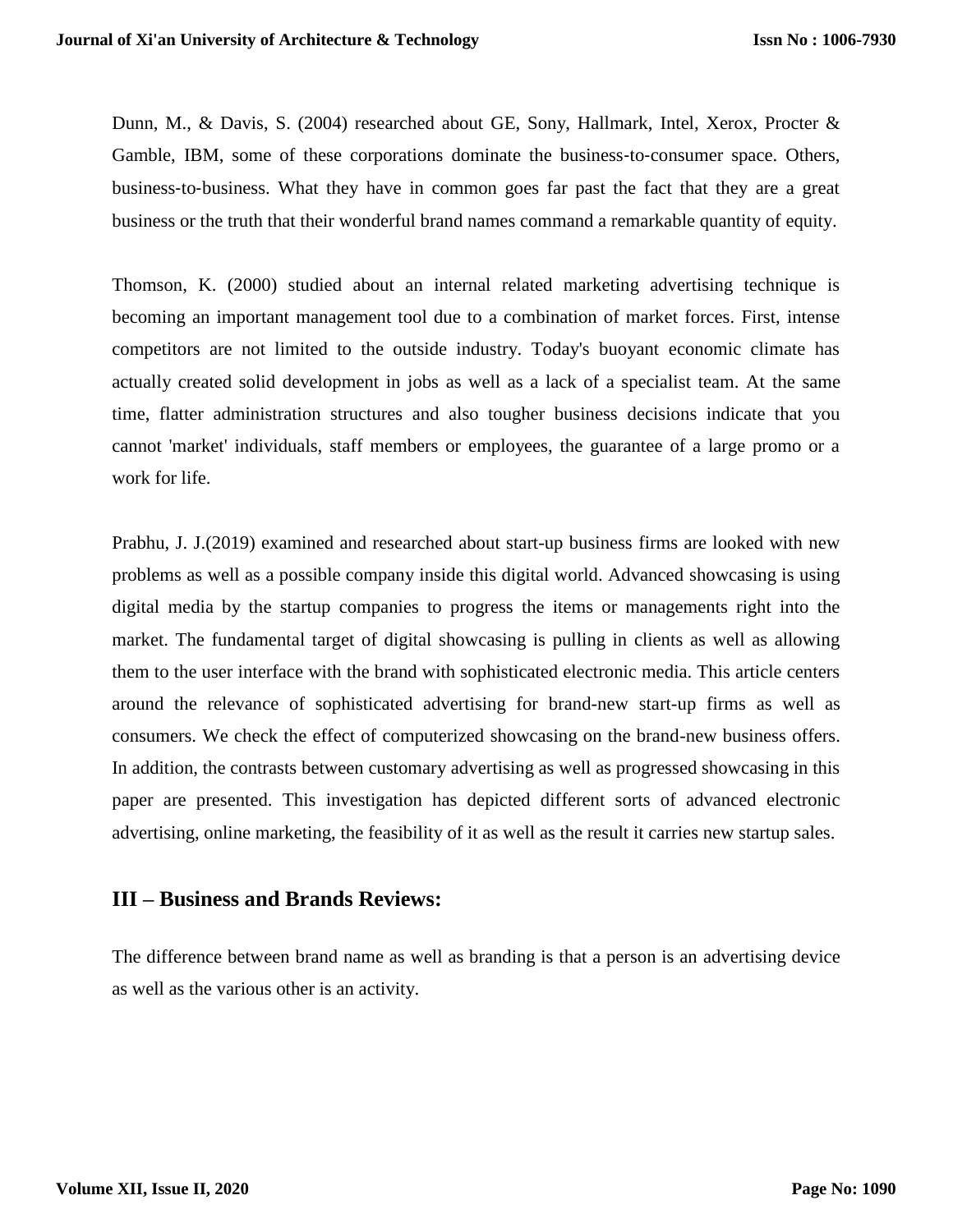

*Fig: 1 : Brand is a Marketing Tool*

Glynn, M. S., & Woodside, A. G. (Eds.). (2009) possibly the biggest mixer upper I listen to in business is making use of the brand and also branding as compatible words. Some people additionally call marketing branding (it's not also close). Branding has to do with specifying, while advertising is about advertising.

Ehrenberg, A., et al (2002) The reality that lots of graphic developers don't understand what branding is or just how to properly describe it, makes issues worse, especially since businessmen anticipate them to recognize. Some developers use the brand and also branding reciprocally, enhancing complications instead of supplying quality.

A brand is a point (noun). Branding is an action (verb). This is more than just choosy semiotics- it has to do with a fundamental understanding of a core advertising and marketing device.

Branding is the act of producing a brand name. The procedure includes positioning your business or item in the marketplace (taking your very own area), devising brand strategy (exactly how you will certainly reach your objectives), creating your name (your spoken identification), developing corporate identity or product identity (your visual identity), creating brand messaging (spoken and written tone), as well as establishing brand criteria (how you keep your brand regular and also solid).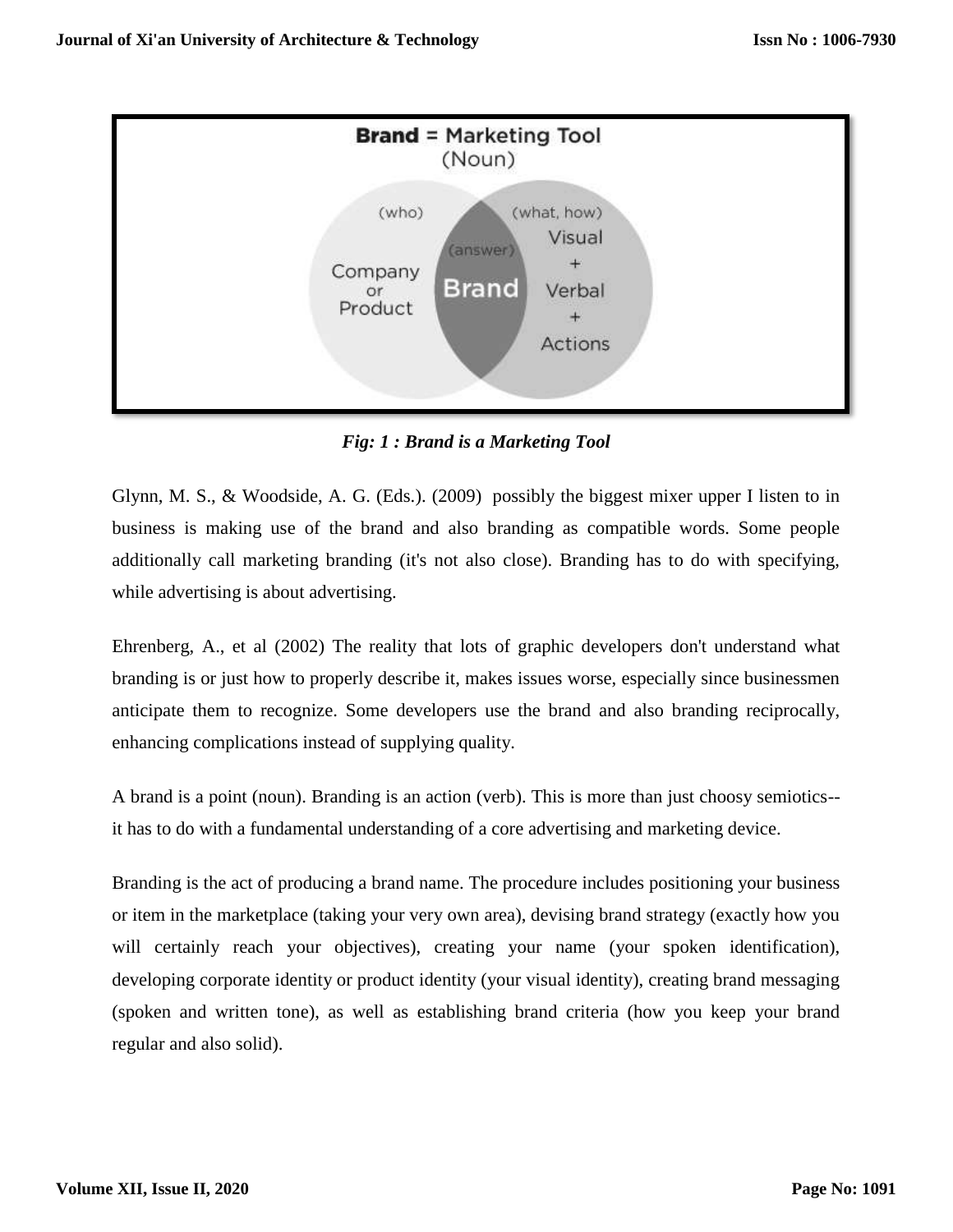When branding (additionally called brand name advancement) is completed, most companies (when they've dealt with a skilled professional) will not need to embark on the branding process for roughly 10-20 or more years. In the life of a 50-year company, branding the company occurs just 2-3 times complete.

When a firm's brand comes to be out-of-date in twenty years, then you might once again need to tackle the branding procedure. If you create new items or introduce brand-new business, you get to appreciate the interesting process of branding on an extra regular basis.

Once the branding process is completed, the words 'branding' has no proceeding related to your brand (unless you deal with livestock).

Your brand name is the result of the branding effort. Your brand describes that you are and what you do by use of visual identification, verbal dialog and tone of actions. It is used for essentially all of your advertising communications. It is exactly how individuals recognize, know and remember you.

Provost, F., et al (2009, June) A crucial branding idea to embrace is that we are not producing a made-up story or jabber. We're creating a real marketing communication device which, when wielded articulately, can empower your entire company to connect with the higher objective as well as quality. Understanding this makes it possible for individuals to be well-informed, and also to give a much better understanding, which causes much less complication, clear communication, and better client service.

Understanding the difference between brands and branding assists your web with a more powerful brand because you will be much more directly invested in the brand name growth process. Your understanding likewise helps your workers comprehend the complete importance of the brand, so they learn just how to finest utilize it in marketing, selling, as well as sustaining your goals and also initiatives.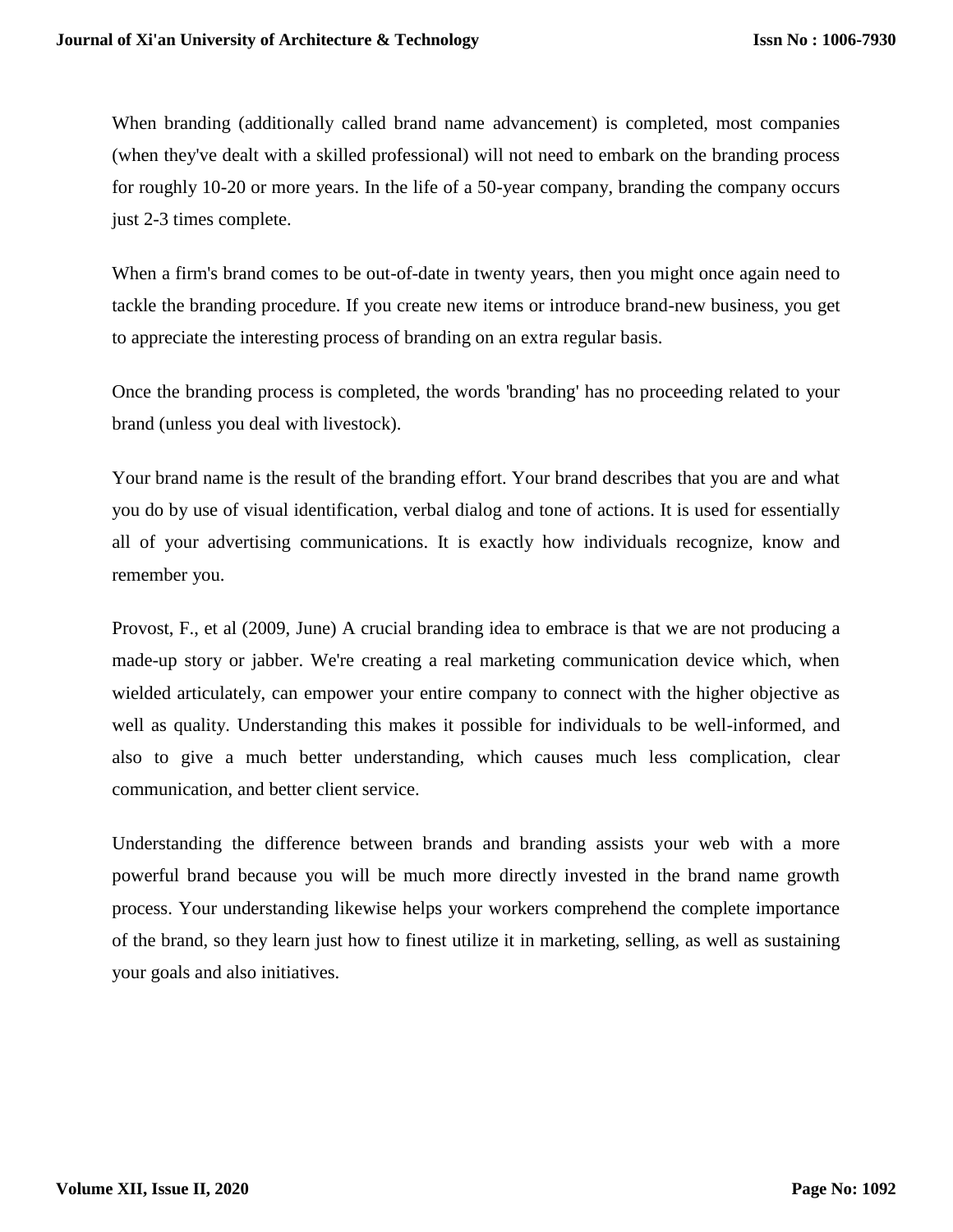

*Fig: 2 Consumers thinking about the brand*

The brand equity ruby is made use of to dimensionalize brands. It is an alternative method that incorporates both brand name advantages (what the brand name uses) as well as brand identification ( that the brand name is). Both are essential to develop as you build your brand in the industry. The left side of the diamond shows brand advantages, which are both logical and also emotional. The best side displays brand name identity, which includes both what you do in the marketplace (lower right) and also the credibility you develop (upper right).

## **IV- Branding Strategy and Consumer Awareness:**

Douglas, S. P., et al (2001) examined about the brand names play an important duty in developing a company's presence as well as a position in global markets. Developing a systematic worldwide brand design is a key component of the company 's overall worldwide advertising and marketing strategy, because it provides a structure to leverage strong brand names right into other markets, assimilate acquired brand names, and also incorporate methods across markets. The authors check out the method firms has created a global brand name style as well as the vehicle drivers that form the architecture. The authors talk about ramifications for the style and also monitoring of the company's worldwide brand name architecture.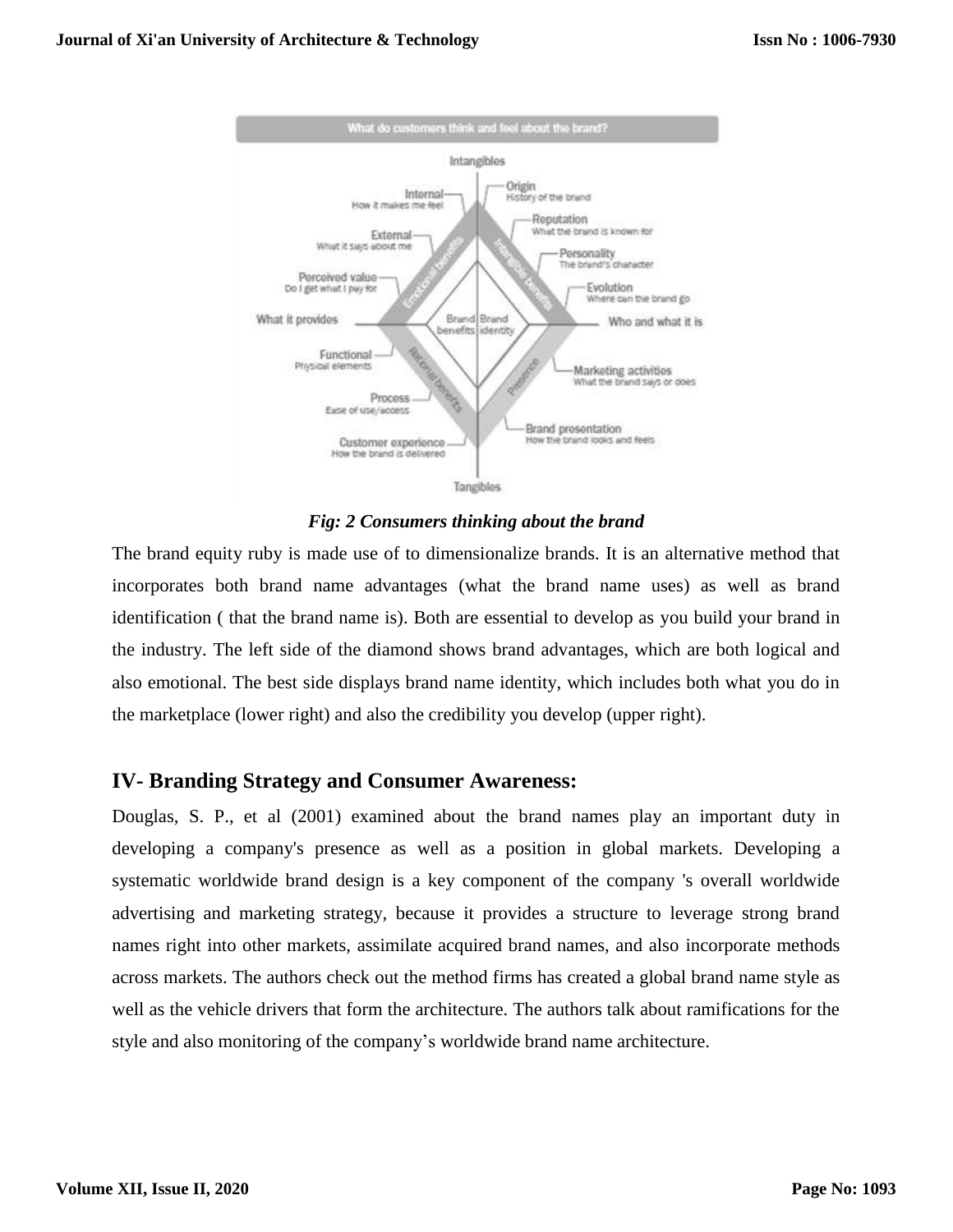

Fig :3 : AIDA Model

*AIDA Model:* (Hassan, S., et al 2015) Explained about AIDA model,

- $\triangleright$  A Action : Email, Subscriptions, Phone call
- D Desire : E-Brochures, Case Studies, Blog Post, RSS
- $\triangleright$  I Interest : Articles, Reviews, Responsive Website, Social Media, Direct mail, Brochures, Leaflets, e-marketing, Landing page, QR and Bar code creations
- A Awareness : Social, Video, Display Ad, Online and Offline PPC, SEO (Search engine Optimization) and regular events

Marketing executives are active individuals. They require proactively keeping track of the industry, recognizing company possibilities, working together with product people as well as running promotional campaigns. It is unreasonable to expect them to stay up to date with the substantial array of emerging innovation as well as methods, particularly since a lot of it won't pan out anyhow. Consequently, it is important to have a group devoted to determining arising opportunities, conferences with start-ups as well as running test-and-learn programs to examine their real possibility. Of course, a lot of these will certainly fall short, but minority victors will certainly more than offset the losers. As soon as an emerging possibility has actually done successfully in a pilot program, it can then be scaled up and end up being incorporated into the regular strategic procedure as a sensible method to accomplish an understanding, sales or campaigning for purpose.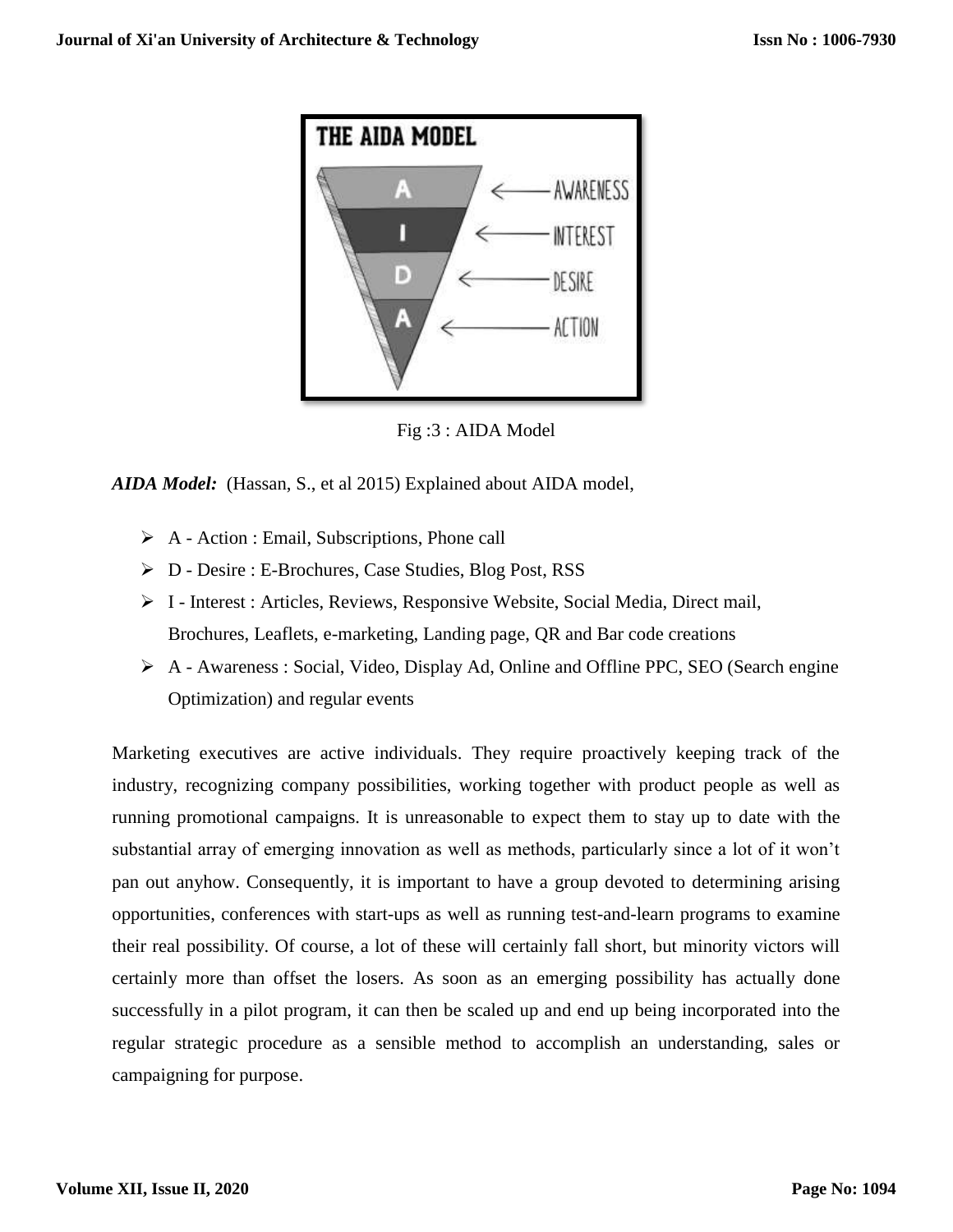Fournier, S. M. (1996) Brand administration is a commonly recognized procedure and also an important factor for huge firms; however, are they as important for SMEs. Often smaller sized companies only concentrate on their core service, the part that generates income. They commonly fail to remember or disregard their brand name and managing the brand name. Many SME supervisors do not see real value of brand names and also the clear impact of them to customer behavior, which results in their procedures as well as growth being stagnant as well as responsive rather than growing as well as aggressive.

Jacoby, J., & Chestnut, R. W. (1978) Everybody is driven by brand names as well as the product and business worth, feelings, assures, and also high quality hidden within the brand. Brands are a lot greater than just a name, which has actually been identified by many business leaders, that have actually adjusted complicated and also essential brand management methods to drive their companies as well as their brand names in the direction of success. The process of brand name administration has actually grown in relevance and the way brands are taken care of has changed. It is not just the role of the advertising division yet of the top administration of the company. Brand monitoring is also a procedure that entails every part, little bit and also staff member of the company to capture the true significance of the brand name.

## **V – Conclusion:**

Creating the media mix as component of the branding process is a step that needs to not be failed to remember. The media mix can involve aspects connected with standard advertising and marketing as well as media such as tv, radio, newspapers, and also magazines. Along with these traditional media, there are remarkable quantities of chances to connect through on the internet mediums, whether they include social media, internet search engine, blog sites, forums, on-line advertisements or the companies own site. No matter the make-up of the advertising and marketing and media mix, the advertising interaction content need to constantly be lined up with the brand names' guarantee. Consistency develops stamina in branding. Communication also applies to all various other facets of the subject probably in a much more indirect and also innate form.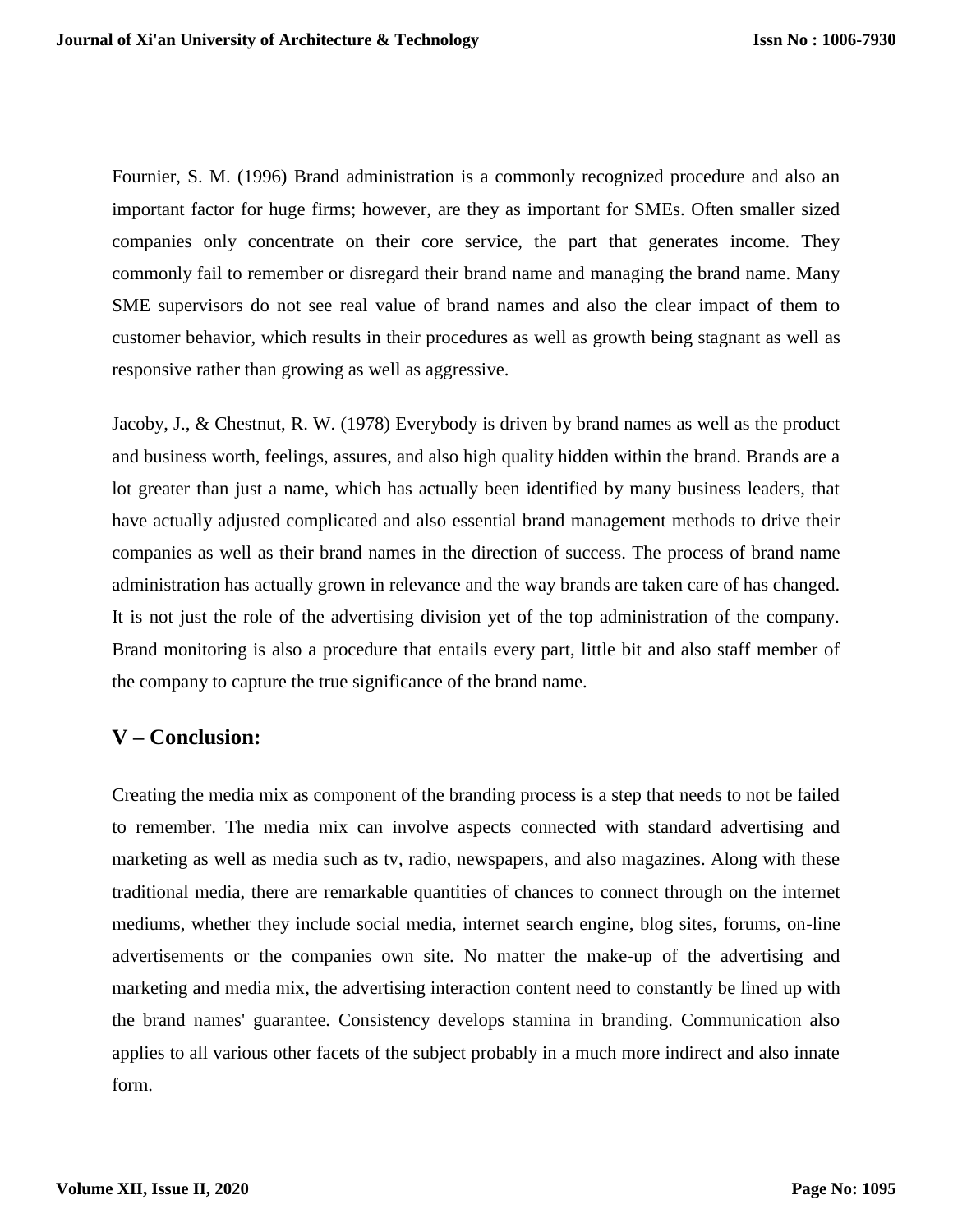## **VI – References:**

- $\div$  Aspara, J., & Tikkanen, H. (2008). Significance of corporate brand for business-tobusiness companies. *The Marketing Review*, *8*(1), 43-60.
- Dunn, M., & Davis, S. (2004). Creating the brand‐driven business: it's the CEO who must lead the way. *Handbook of Business Strategy*.
- $\div$  Thomson, K. (2000). The business value of buy-in: How staff understanding and commitment impact on brand and business performance. In *Internal marketing: Directions for management* (pp. 178-190). Routledge.
- Prabhu, J. J.(2019). A Study of Digital Marketing and Digital Boom for Creating Brand Awareness: The Importance and Suggestions for Creating a Successful Startup.
- $\div$  Douglas, S. P., Craig, C. S., & Nijssen, E. J. (2001). Executive insights: Integrating branding strategy across markets: Building international brand architecture. *Journal of International Marketing*, *9*(2), 97-114.
- Zarrella, D. (2009). *The social media marketing book*. " O'Reilly Media, Inc.".
- Thanasuta, K. (2015). Thai consumers' purchase decisions and private label brands. *International Journal of Emerging Markets*.
- Costea, C., & Libardea-Vlăducă, L. (2010). Buying Better For Your Money: The Smart Buyer's Decalogue. *The AMFITEATRU ECONOMIC journal*, *12*(28), 519-529.
- $\triangleleft$  Rangaswamy, A., Burke, R. R., & Oliva, T. A. (1993). Brand equity and the extendibility of brand names. *International Journal of Research in marketing*, *10*(1), 61-75.
- Bendixen, M., Bukasa, K. A., & Abratt, R. (2004). Brand equity in the business-tobusiness market. *Industrial marketing management*, *33*(5), 371-380.
- Shipley, D., & Howard, P. (1993). Brand-naming industrial products. *Industrial Marketing Management*, *22*(1), 59-66.
- Mudambi, S. (2002). Branding importance in business-to-business markets: Three buyer clusters. *Industrial marketing management*, *31*(6), 525-533.
- Glynn, M. S., & Woodside, A. G. (Eds.). (2009). *Business-to-business brand management*. Emerald group publishing.
- Ehrenberg, A., Barnard, N., Kennedy, R., & Bloom, H. (2002). Brand advertising as creative publicity. *Journal of Advertising Research*, *42*(4), 7-18.